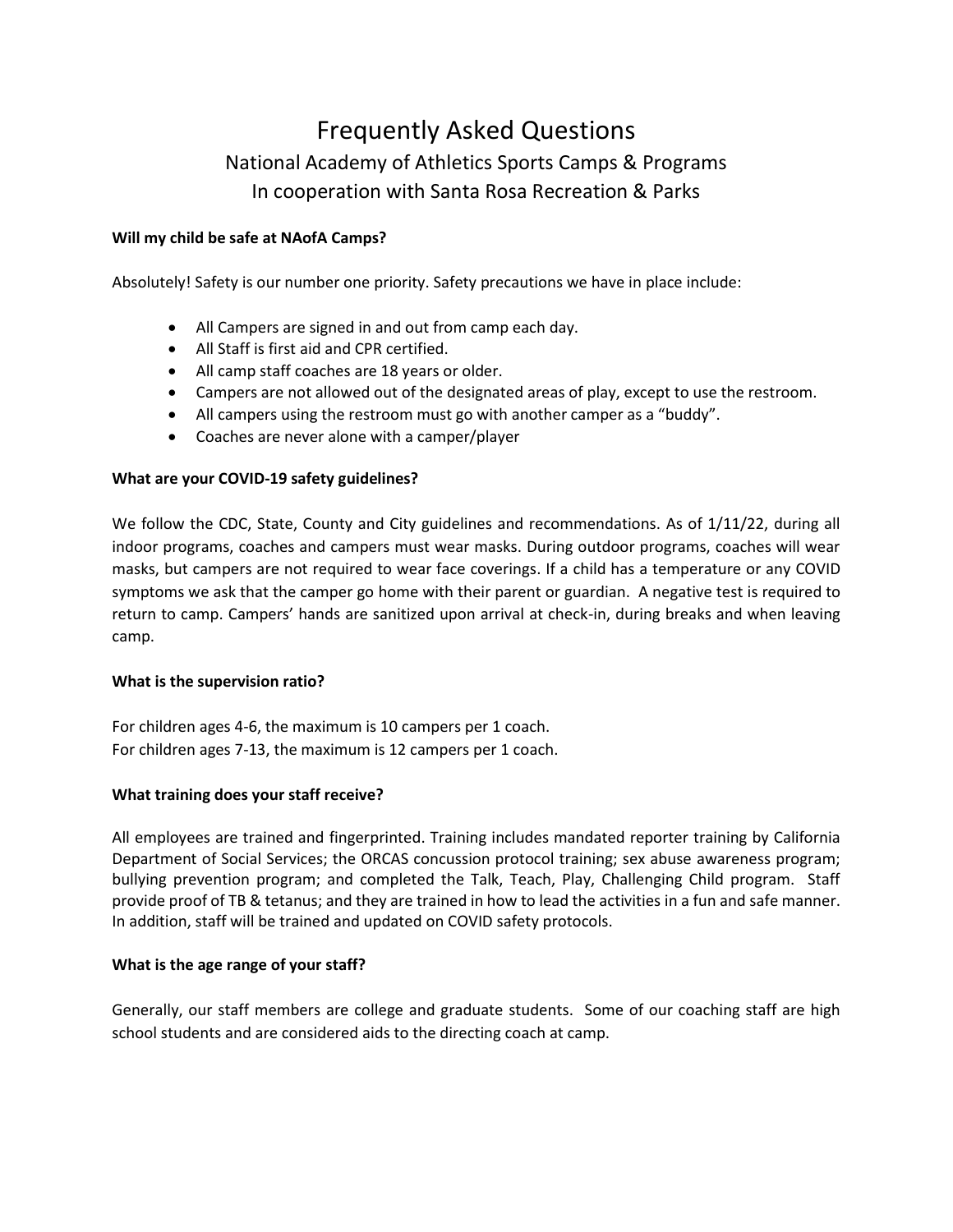## **How does the process for drop off and pick up work?**

We have a walk-up check-in process with parents and children socially distanced and masked. Parents are welcomed and asked a series of screening questions. Staff confirms the parent's mobile phone number to be reached in case of emergency.

The check-out process is similar to check-in. Parents will walk up to the designated area and wait for the camp coach to give the all-clear to each parent individually to take the child home. All equipment is cleaned with sodium hypochlorite solution at 2–10%.

## **What does my child need to bring each day?**

All items brought to camp should be clearly marked with their name. A backpack including any necessary items for the day including medication, snack/lunch, sweatshirt, hat, sunscreen and plenty of water. All equipment is provided by the National Academy of Athletics. No video games, toys, or other distractions.

## **What are your restroom procedures?**

Children are escorted in small groups to restrooms during breaks, snack and lunchtime. Hands are sanitized before returning to play. The buddy system is used if needed between breaks.

## **Will my child be with kids his/her own age?**

Grouping varies based upon the number of participants in each program. We do our best to group kids by age and ability. Our goal is no more than a 3-year span, 4-6, 7-9 and 10-13.

# **Can my child be grouped with a friend?**

We do our best to place kids with their friends. However, it depends upon their age and ability. Safety is our number one priority.

#### **What is your refund policy?**

A full refund is provided if cancelation is received 7 days prior to first day of camp. A 25% cancelation fee is charged if less than 7 days.

#### **How should I prepare my child for camp?**

We suggest you discuss the sport/camp prior to the first day, especially if it's their first time playing the sport. A basic understanding of what they can expect and if you can practice with them, we find it helps make for a more enjoyable experience. If any equipment is required, think about borrowing or used equipment, especially if it's their first time trying the sport.